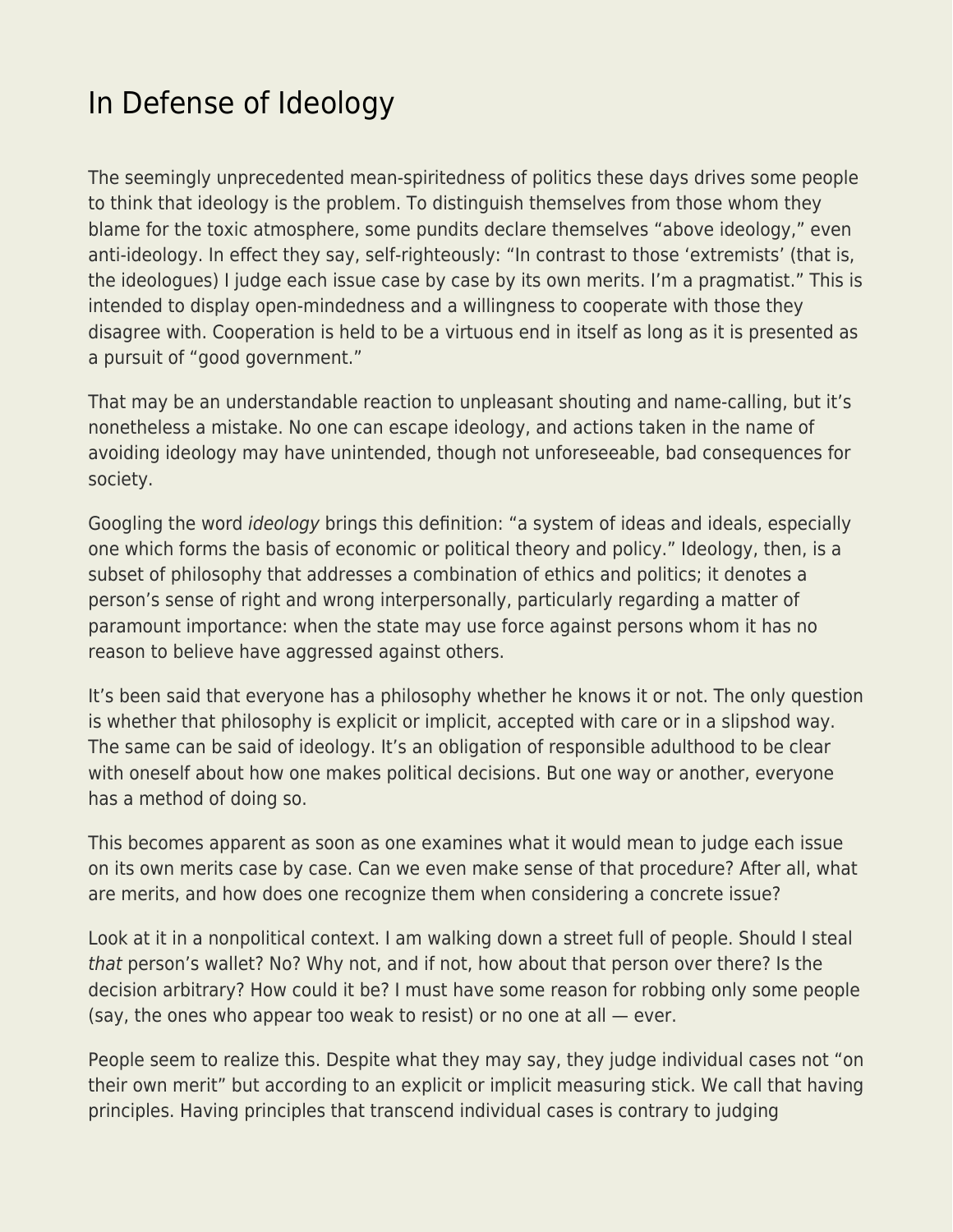situations case by case. It requires that one inquire whether, by some standard or other, a given case is significantly like other cases. Some people might think they don't do that, but they're mistaken. It would be impossible to face every situation as though it were unique without context and unrelated to anything else one has experienced or is otherwise familiar with.

Of course people are capable of suspending their typical principles in a given case; nothing is easier than rationalization. But that simply indicates that their implicit principles allow for the suspension. That license to suspend, which must contain an indicator for when the suspension is appropriate, is also part of their implicit or explicit philosophy.

Turning to politics, if a person thinks that in some cases state action is good, that implies a view of the state and the nature of its relationship to people, however vague that may be. That's an ideology.

Imagine the person who flips a coin to decide whether the state should act or not. Would such a person be above ideology? No. That would also be an (idiotic) ideology. It can't be escaped. The same goes for the person who endorses state action when he likes its sponsor and who opposes state action when he dislikes its sponsor.

The problem isn't ideology in itself but the merits or lack thereof of any given ideology. We judge ideologies according to our moral principles, which themselves may be explicit or implicit. That's also true of people who claim to rely on their feelings, which also are based on earlier accepted philosophical judgments, again, explicit or implicit.

The anti-ideologues often fault ideologues for refusing to compromise. This rankles them because they subscribe to the view that politics is the art of compromise. But a willingness to compromise is not an unconditional virtue. It all depends on what we're talking about. Ayn Rand [put it well](http://aynrandlexicon.com/lexicon/compromise.html#:~:text=There%20can%20be%20no%20compromise,of%20truth%2C%20of%20rational%20conviction.&text=It%20is%20only%20in%20regard,principle%2C%20that%20one%20may%20compromise.):

It is only in regard to concretes or particulars, implementing a mutually accepted basic principle, that one may compromise. For instance, one may bargain with a buyer over the price one wants to receive for one's product, and agree on a sum somewhere between one's demand and his offer. The mutually accepted basic principle, in such case, is the principle of trade, namely: that the buyer must pay the seller for his product. But if one wanted to be paid and the alleged buyer wanted to obtain one's product for nothing, no compromise, agreement or discussion would be possible, only the total surrender of one or the other.

There can be no compromise between a property owner and a burglar; offering the burglar a single teaspoon of one's silverware would not be a compromise, but a total surrender—the recognition of his right to one's property.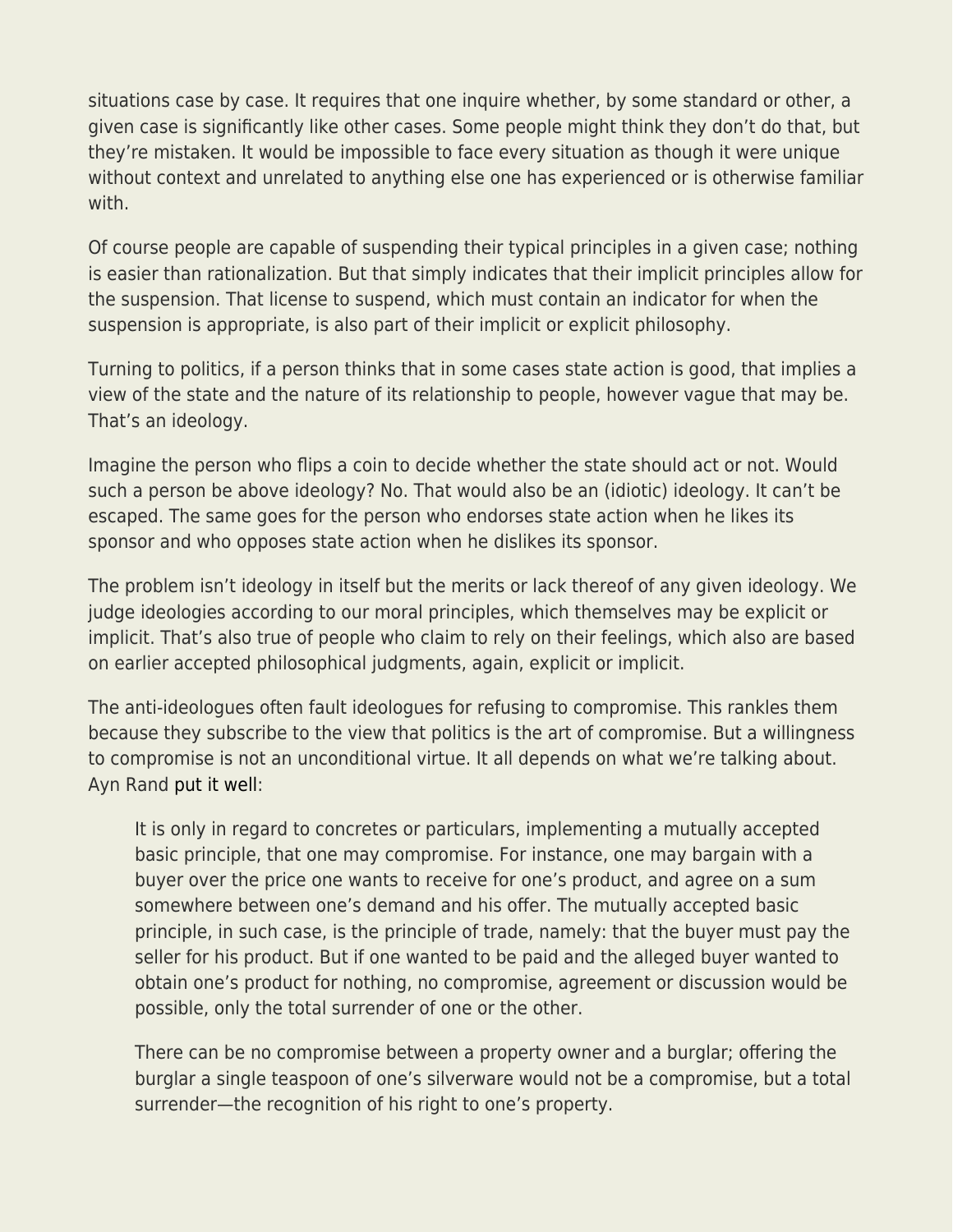Things are the same in the political context. Everything the government does requires the use of force against innocent people if for no other reason than that government gets its money through taxation, the politicians' method of extortion. (Try telling the taxman you'd rather not pay this year.) An alleged compromise between someone who favors a particular tax or regulation and someone who opposes it is not really a compromise at all. The principle of countenancing legal extortion and regulation of peaceful conduct either wins or loses. There is no in-between.

Much of the partisan and doctrinal rancor we see in politics is really just squabbling among people who share basic pro-plunder, pro-regulation principles. They merely argue over how the money should be used and whose conduct should be regulated. In many matters foreign policy and domestic surveillance, for example — they don't disagree at all.

But occasionally the contenders might represent contrary basic principles. So it's understandable that they would refuse to compromise. Some things can't be compromised. The problem here is the blunt instrument of the state, the tool that allows one group to impose burdens on others.

Finally, the anti-ideologues claim to admire those known as "centrists" because they purportedly work together in the spirit of cooperation, thereby delivering what they all call "good government." As suggested above, such politicians are merely people who all share the same malign fundamental premises about the government, but since resources are limited relative to the politicians' appetites, the centrists have to compromise on how to use them. They prefer getting something through cooperation rather than nothing through gridlock. They, in the favorite words of the anti-ideologues, "get things done."

But is it really the case that centrists deliver good government? A few moments spent thinking about what the centrists have delivered decade after decade will answer the question. It is the bipartisan centrists who have routinely delivered foreign intervention, war, a humongous national debt, outrageous budget deficits, inflation, recession, mass domestic surveillance, the insidious prohibition of vice, and so much other bad stuff. Indeed, the centrists even gave us the Donald Trump, who won enough votes precisely because he crudely opposed the "adult" centrists who have been in charge and have messed things up so badly. If that's not a damning indictment of centrism, I don't know what is

That leaves the question of what to do? As we've seen, bipartisanship screws the people, while hyperpartisanship pollutes the air. We do have an alternative: liberty. Let's increasingly limit power while working to abolish it — leaving individuals free to arrange their own affairs in peaceful cooperation with others. It's called the free market, or voluntary sector, and it encompasses so much more than commercial transactions. (See my ["Disagreement without Conflict."](https://libertarianinstitute.org/articles/tgif-disagreement-without-conflict/))